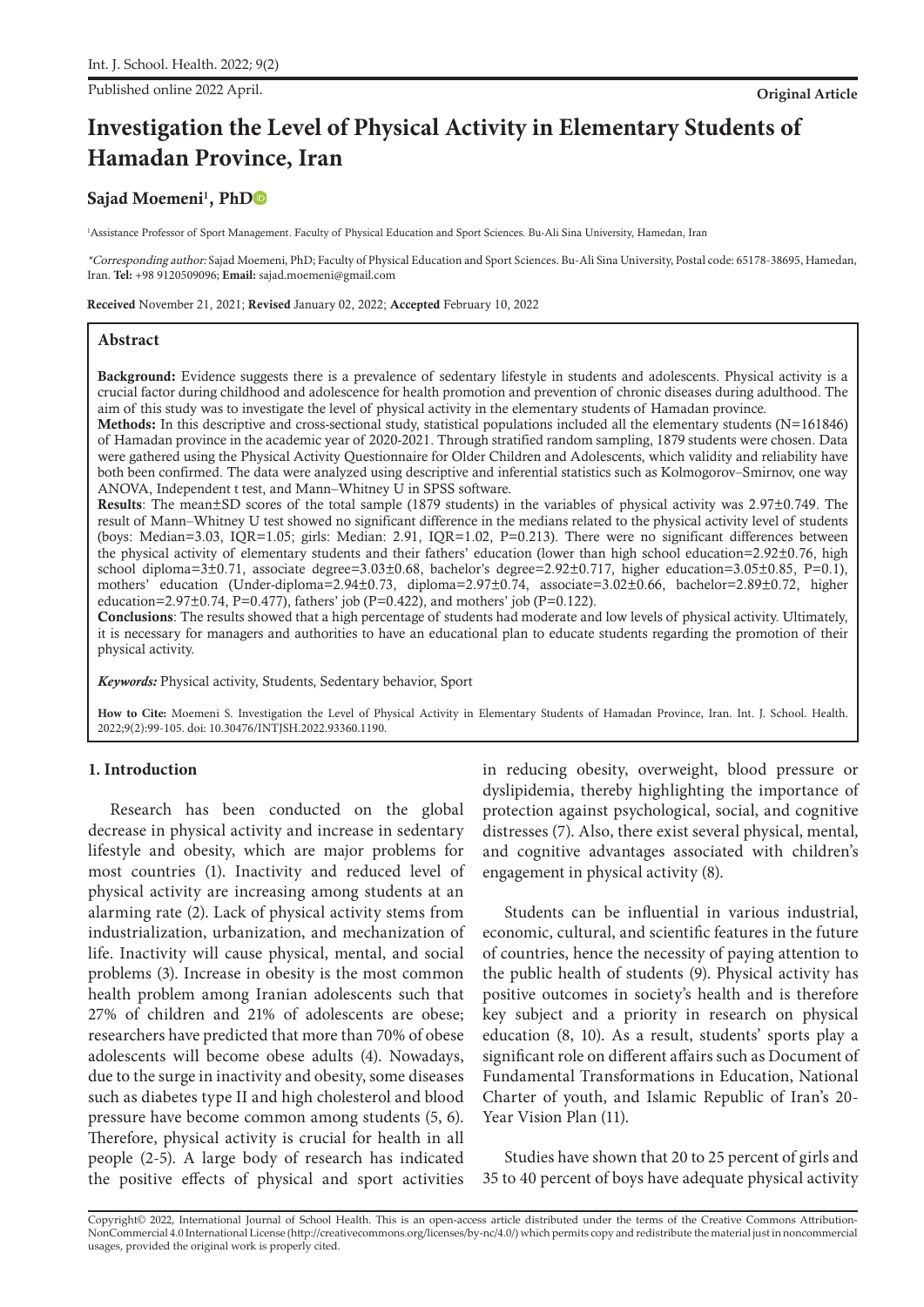in accordance with World Health Organization (WHO) guidelines (daily 60 minutes of physical activity) (10, 12). Moreover, research has shown that more than 70% of Iranian people do not have adequate physical activity (13), and Iranian boys and girls do not perform physical activity in accordance with WHO guidelines (10).

Approximately half of pre-school students do not participate in enough physical activity, and boys participate in physical activities more than girls (14), also, 40% of pre-school students and 42% of students are obese due to inactivity and energy imbalance (15). The other study has documented that students' level of physical activity is moderate (73.8%), low (20.7%), and high (4.4%) (16).

Also, the results of previous studies have shown that boys participate in sports more than girls (17), and most of the girls (68%) are inactive (18). In this regard, other studies have showed that about half of the girls carry out moderate physical activity (19), and the rate of physical activity in 95.8% of female students was lower than that recommended by WHO (i.e. 60 minutes per day) (20). A significant relationship has been reported between student's physical activity and their fathers' jobs. On the other hand, the level of mothers and fathers' education, mothers' jobs and household income has no significant effect on students' physical activity (18).

Students are important assets to the Ministry of Education, increasing students participation in sport and physical activities will improve community health (21) and result in better academic performance (7). Physical education is an essential and inseparable part of education that can enhance students' physical and mental capabilities (10), improve their cognitive functions (22), help them cope with stress (23), motivate them (21), and decrease their depressive symptoms (24).

Curriculum planning and policy making in education to increase students' physical activity will require accurate knowledge and further investigations of their physical activity. Very little is known about the level of physical activity in the elementary students of Hamadan province. Since the individual, social, cultural, and economic differences affect the level of physical activity in students, it was challenge for us to determine the level of physical activity in elementary students of Hamadan province, Iran.

## **2. Methods**

A cross-sectional survey approach was chosen for

the present study. The Ethics Review Board of BU-Ali Sina University of Hamadan approved the present study with the code of IR.BASU.REC.1400.052. The study was conducted in the elementary students of Hamadan province, Iran between September 2020 and February 2021. All of the participants provided written informed consent.

## *Participants*

The statistical population included all of the elementary students (N=161846) of Hamadan province in the academic year of 2020-2021. 1879 (46.2% boys and 53.8% girls) elementary students (grades 1-6) were selected through stratified random sampling (140 schools form Hamadan province). The stratified random sampling had three stages: In the first stage, the departments of education in Hamadan province were divided into three areas (privileged area, semiprivileged area, and non-privileged area); in the second stage, privileged areas (the center of the province), semiprivileged areas (two cites), and non-privileged areas (three cites) were chosen by indexes of facilities and students' populations. The third stage in every city was based on students' populations (public schools, private schools, rural schools, urban schools, and gender) which were randomly selected (140 schools form Hamadan province). Mean and standard deviation of age was 10.27±1.95 years. Statistical sampling included 1663 students of public schools, 216 students of private schools, 437 students of rural schools, and 1442 students of urban schools. The inclusion criteria were: 1) studying in elementary schools of Hamadan province, 2) grade 1-6 students, 3) consent to participate in the study, 4) studying in public and independent schools, 5) and being healthy without any acute physical or mental disorders. Exclusion criteria were incomplete response to the questionnaire and unwillingness to continue the research.

#### *Instruments*

In the present study, data were gathered using the Physical Activity Questionnaire for Older Children and Adolescents (PAQ) (25). The questionnaire was sent online (Shad Web) for schools that were randomly selected with the collaboration of the education department of Hamadan province. The PAQ provides a general measure of physical activity for youth in grades 4-12 (ages 8-20) (25). The PAQ questionnaire uses a common scoring system and has been successfully applied in many studies (25, 26). It is a nine-item selfadministered 7-day recall questionnaire where each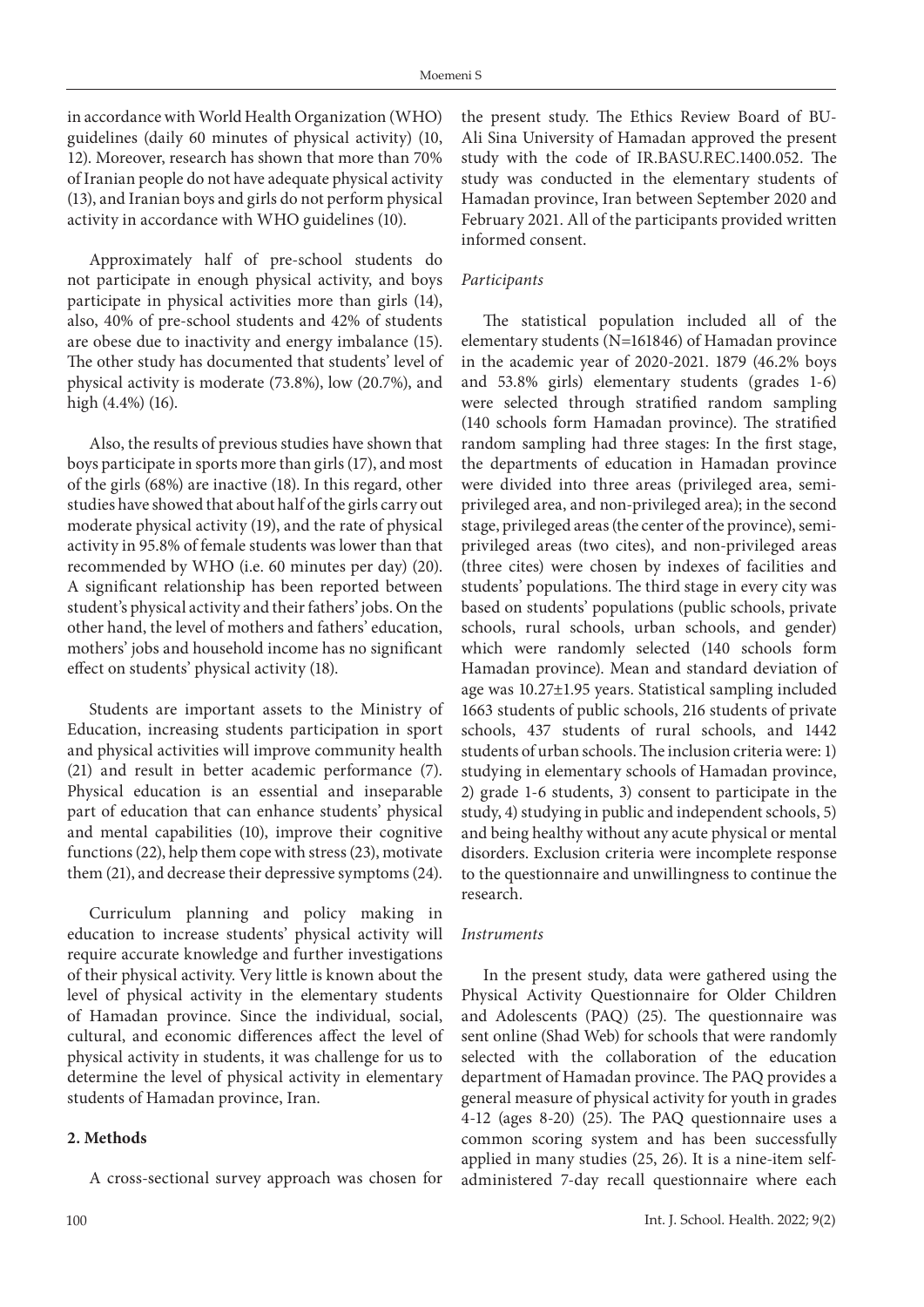question is scored using a Likert scale that ranges from 1 (the lowest physical activity) to 5 (the highest physical activity). Once there is a value from 1 to 5 for each of the 9 items (items 1 to 9) used in the physical activity composite score, the mean of the 9 items is determined, resulting in the final PAQ-C activity summary score (25). Therefore, the scores are categorized into 3 levels (1-2.33: lower PA, 2.34-3.66: moderate PA, and 3.67-5: high PA) (25). Eight faculty members assessed and confirmed the content validity, and the content validity index (CVI) and content validity ratio (CVR) were reported to be 0.78 and 0.83, respectively. To determine the face validity of the questionnaire, this scale was provided to 12 physical education experts; after removing the ambiguities of the questions of this scale, the 9 item form was approved; the reliability of the questionnaire was measured and the Cronbach's alpha coefficient was *α=*0.85.

#### *Statistical Analyses*

Data were analyzed by the use of SPSS software version 26. In this research, the descriptive statistics consisted of means, standard deviations, percentages, and frequencies which were used to describe the research variables. Kolmogorov-Smirnov, one way ANOVA (parents' educations, grade1-6), Independent t-test (parents' jobs), and Mann-Whitney U (boys and girls) were used for group comparison. Values were reported as mean±standard deviation (SD) and the alpha level was set at 0.05.

#### **3. Results**

#### *Descriptive Statistics*

A total of 1879 elementary students (10.27±1.95 years) from the schools in Hamadan, Iran participated in this study; among these students, 437 were from rural schools and 1442 were students of urban schools. The inclusion criteria were: 1) studying in the

elementary schools of Hamadan province, 2) grade 1-6 students, 3) consent to participate in the study, 4) studying in the public and independent schools, and 5) being healthy without any acute physical or mental disorders. Exclusion criteria were incomplete response to the questionnaire and unwillingness of participants to continue the research.

There were 177, 224, 266, 257, 375, and 580 students in grades 1, 2, 3, 4, 5, respectively. The mean of students' age was 10.27±1.95 (boys=10.67±2.007, girls= $9.92 \pm 1.83$ , t= $8.44$ , P<0.001). The mean $\pm$ SD scores of the total sample (1879 students) in the variables of physical activity was 2.97±0.749 (boys=2.98±0.78, and girls= $2.96 \pm 0.72$ ).

Table 1 shows the results obtained from the classification of students' physical activity (boys, girls, and total).

The descriptive statistics show that the rate of physical activity in elementary students was as follows: low (20.6%), Moderate (60.6%), and high (18.8%) (Table 1).

Table 2 shows the results obtained from comparing the medians of students' physical activity in the groups (boys, girls; city, village).

The Mann-Whitney U test revealed no significant difference between the medians of girls and boys regarding level of physical activity (P>0.05), but there was a significant difference between the medians of city and village in terms of physical activity (P=0.012).

Table 3 shows the results of one way ANOVA analyses of students' physical activity according to the students' grade, educational level of parents and their jobs.

The results of one-way ANOVA test showed that

|               | Table 1: Categorizing students' physical activity (boys and girls) |                  |                             |                                 |
|---------------|--------------------------------------------------------------------|------------------|-----------------------------|---------------------------------|
| <b>Groups</b> | Category                                                           | <b>Frequency</b> | <b>Percentage frequency</b> | Cumulative percentage frequency |
| <b>Boys</b>   | Low physical activity                                              | 178              | 20.05                       | 20.05                           |
|               | Moderate physical activity                                         | 516              | 59.04                       | 80                              |
|               | High physical activity                                             | 174              | 20                          | 100                             |
| Girls         | Low physical activity                                              | 209              | 20.07                       | 20.07                           |
|               | Moderate physical activity                                         | 622              | 61.05                       | 82.02                           |
|               | High physical activity                                             | 180              | 17.08                       | 100                             |
| Total         | Low physical activity                                              | 387              | 20.06                       | 20.06                           |
|               | Moderate physical activity                                         | 1138             | 60.06                       | 81.02                           |
|               | High physical activity                                             | 354              | 18.08                       | 100                             |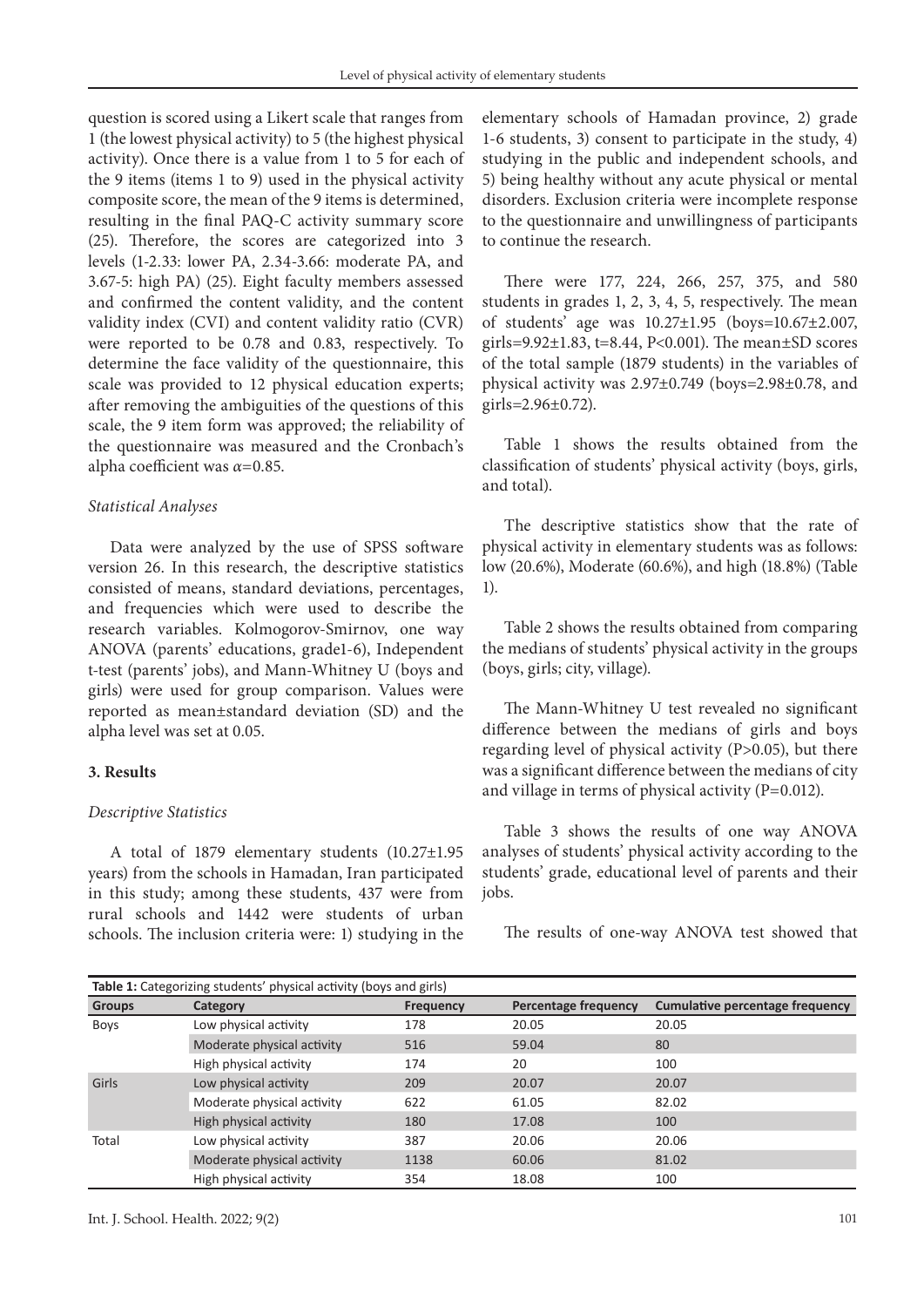| Table 2: Comparison of the medians of students' physical activity in the groups |               |               |            |                       |          |          |
|---------------------------------------------------------------------------------|---------------|---------------|------------|-----------------------|----------|----------|
|                                                                                 | <b>Groups</b> | <b>Median</b> | <b>IQR</b> | <b>Mann-Whitney U</b> |          | P value  |
| Comparison of                                                                   | <b>Boys</b>   | 3.03          | 1.05       | 424164.00             | $-1.246$ | 0.213    |
| groups                                                                          | Girls         | 2.91          | 1.02       |                       |          |          |
|                                                                                 | City          | 2.87          | 1.15       | 290158.5              | 2.508    | $0.012*$ |
|                                                                                 | Village       | 2.99          | 1.04       |                       |          |          |

\*P<0.05, N=1879

| Table 3. One way ANOVA analyses of students privsical activity according to students' grade, equeational level of parents, and parents<br>jobs |               |                  |                                    |               |  |
|------------------------------------------------------------------------------------------------------------------------------------------------|---------------|------------------|------------------------------------|---------------|--|
| Variable                                                                                                                                       |               | <b>Frequency</b> | <b>Students' Physical activity</b> | P value       |  |
| Students' grade                                                                                                                                |               | 177              | $2.94 \pm 0.8$                     | 0.047         |  |
|                                                                                                                                                |               | 224              | $3.11 \pm 0.68$                    |               |  |
|                                                                                                                                                |               | 266              | 2.89±0.80                          |               |  |
|                                                                                                                                                |               | 257              | 2.95±0.78                          |               |  |
|                                                                                                                                                |               | 375              | 2.97±0.74                          |               |  |
|                                                                                                                                                | $\mathfrak b$ | 580              | 2.95±0.71                          |               |  |
|                                                                                                                                                | .<br>.        | $  -$            | $\sim$ $\sim$ $\sim$ $\sim$ $\sim$ | $\sim$ $\sim$ |  |

**Table 3:** One way ANOVA analyses of students' physical activity according to students' grade, educational level of parents, and parents'

|                    | ر                       | ر ر  | 2.J/ LU./4      |       |
|--------------------|-------------------------|------|-----------------|-------|
|                    | 6                       | 580  | 2.95±0.71       |       |
| Fathers' education | High school or lower    | 704  | $2.92 \pm 0.76$ | 0.10  |
|                    | High school diploma     | 638  | 3±0.71          |       |
|                    | Associate degree        | 93   | $3.03 \pm 0.68$ |       |
|                    | Bachelor's degree       | 249  | 2.92±0.717      |       |
|                    | <b>Higher Education</b> | 195  | $3.05 \pm 0.85$ |       |
| Mothers' education | High school or lower    | 632  | $2.94 \pm 0.73$ | 0.477 |
|                    | High school diploma     | 767  | 2.97±0.74       |       |
|                    | Associate degree        | 101  | $3.02 \pm 0.66$ |       |
|                    | Bachelor's degree       | 293  | $2.89 \pm 0.72$ |       |
|                    | <b>Higher Education</b> | 86   | 2.97±0.74       |       |
| Fathers' job       | Government position     | 530  | 2.94±0.73       | 0.422 |
|                    | Self-employment         | 1349 | 29.97±0.77      |       |
| Mothers' job       | Employed                | 290  | 2.90±0.80       | 0.122 |
|                    | Housewife               | 1589 | 2.98±0.73       |       |

\*P<0.05, N=1879

the mean of students' physical activity was statistically significant (F=2.24, df=5, P=0.047); however, Scheffe post-hoc test revealed that the mean of students' physical activity was not statistically significant in terms of educational levels (grade 1- grade 6) (P>0.05). Based on the results of one-way ANOVA test, the mean of students' physical activity was not statistically significant regarding fathers' level of education (F=1.93, P=0.10) and mothers' level of education (F=0.877, P=0.477). According to the independent t test, there was significant difference in physical activity concerning fathers' jobs (t=0.80, P=0.422), and mothers' jobs (t=1.58, P=0.122).

#### **4. Discussion**

This study indicated that the level of students' physical activity was moderate, and there was no significant difference in the medians of students' physical activity. There were no significant differences in the physical activity of elementary students in terms of fathers' education, mothers' education, fathers' jobs, and mothers' jobs.

In addition, the level of students' physical activity was moderate which is consistent with previous research (16, 17, 19, 20). The results of the present study are consistent with a previous study which reported that the physical activity level of 22% of 13-year-old Malaysian students was low (27). Nonetheless, some researchers have shown that pre-school students' physical activity (Malt country) was low, which is not in line with the results of the present study (15). Some reasons of inactivity among pre-school students (Malt country) included academic pressure, academic activities, and lack of physical activity.

In one study, about half of pre-school students (2-6 year) from seven countries did not participate in adequate physical activity, which is inconsistent with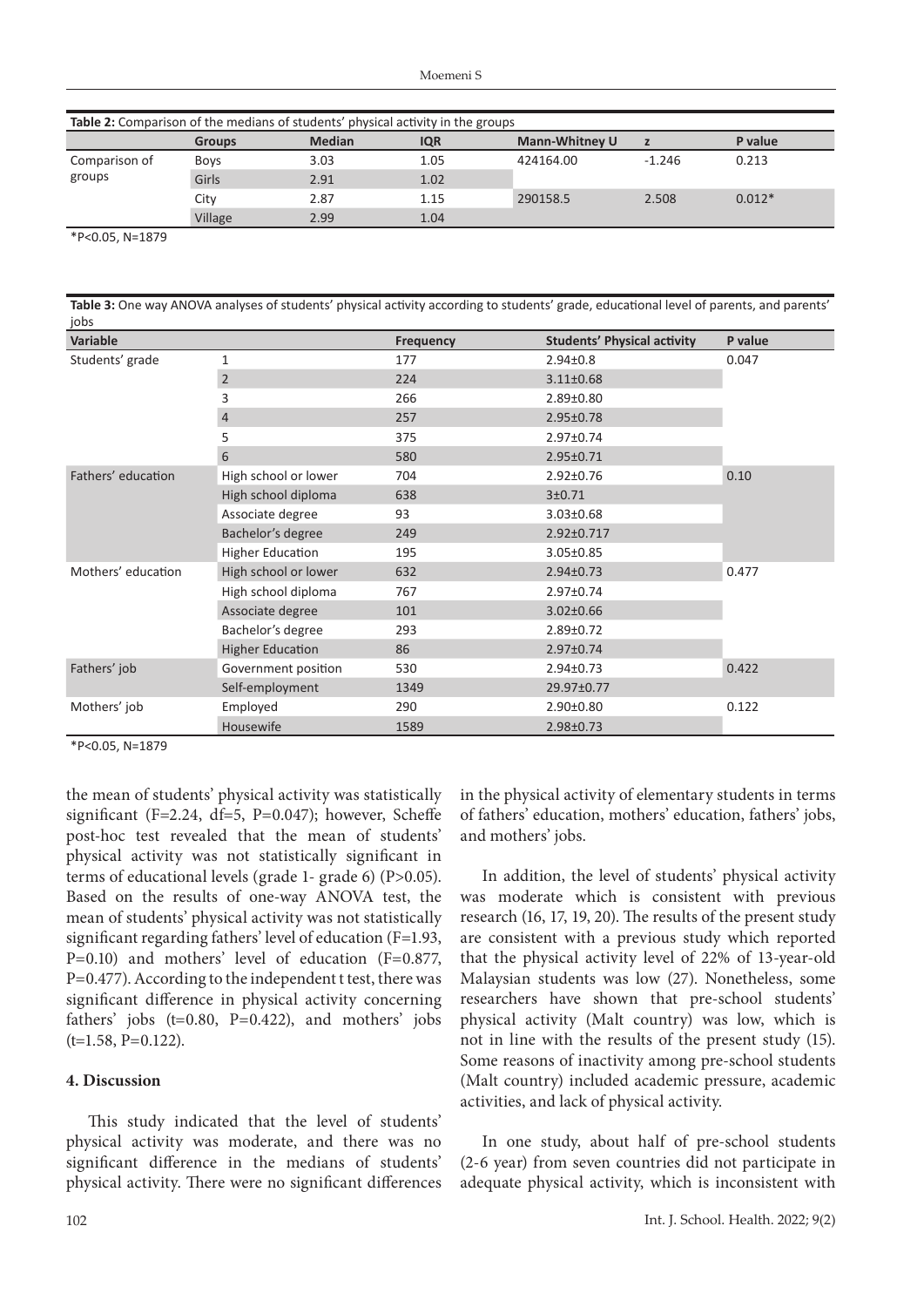the findings of the present study (14). Previous studies have documented that children avoid attending in physical activities (14, 18). The age of students in the present study was 6-16 but in Tucker's study (2008), it was 2-6.

On the other hand, an investigation has shown that more than 70% of Iranians do not do enough physical activity (13), which is inconsistent with the present study. Several reasons can affect this inconsistency such as more free time, more leisure time, low age, and higher physical activity of students compared to other members of society. Furthermore, the level of physical activity decreases after adolescence; in girls, this reduction starts at the age of 14. For instance, inactivity in American girls decreased from 8% to 15% between 9<sup>th</sup> and 12<sup>th</sup> grade (28). So, it is a necessity for authorities to have plans for increasing the level of physical activity among the students of higher grades.

Some investigations have shown that most girls are inactive (6, 18), which is not in accordance with the results of the present study probably because of social and cultural limitations and the age of female students.

The results of Mann-Whitney U test indicated no significant difference between male and female level of physical activity. These results are not in line with that of previous investigations in which significant differences were detected between boys and girls in regard to the level of physical activity (1, 14-17, 29). They showed that the level of physical activity was higher in boys than in girls. In the present study; however, sexual differences did not influence the students' physical activities, and girls' physical activity was similar to boys' activity. Changing the culture of participation in sports activities will help people to increase their physical activity. In this regard, researchers have reported that girls tend to do team sports more than boys (30). Sports programs must be tailored to students' interests.

According to our findings, there was no significant difference in physical activity regarding fathers' education, mothers' education, mothers' jobs, and fathers' jobs, which is in line with the results of an earlier study (18); on the other hand, in another investigations, parents' education affected students' physical activities (31). Previous studies showed inconsistent results in regard to the level of physical activity of students and parental demographic factors (18, 31). Therefore, further research is needed on this subject.

Furthermore, social support, culture, friends, and

classmates, especially group activities are important determinants that can help increase physical activity among students (32).

There were some limitations in the present study. As we measured the level of physical activity during the COVID-19 pandemic, it should be repeated furthermore after the COVID-19 pandemic to validate its result. We did not measure schools' sports facilities and the socio-economic condition of the students; thus, more research is needed in these areas.

#### **Conclusions**

It can be concluded that it is a necessity to prepare a national plan and program to improve physical activity in order to help students to increase physical activity. These strategies, plans and programs must take into account the specifics of the environment, customs and cultural features of the region. Therefore, it is suggested that teachers, parents and the authorities of the Education Department of Hamadan province, Iran take effective measures and follow-up monitoring with the help of physical education experts to address this subject. Changing the lifestyles of students will have a positive effect on the overall health of the society.

#### **Acknowledgments**

We thank all the students for participating in this study, teachers, administrators, and parents who helped us in this study.

#### **Ethical Approval**

The Ethics Review Board of BU-Ali Sina University of Hamadan*,* approved the present study with the code of IR.BASU.REC.1400.052. Also, written informed consent was obtained from the participants.

#### **Conflict of Interests:** None declared.

#### **References**

- 1. Fagaras S-P, Radu L-E, Vanvu G. The level of physical activity of university students. Procedia-Social and Behavioral Sciences. 2015;197:1454-7. doi: 10.1016/j. sbspro.2015.07.094.
- 2. Julien C, Castelli D, Bray D, Lee S, Burson S, Jung Y. Project SMART: A cooperative educational game to increase physical activity in elementary schools. Smart Health. 2021;19:100163. doi: 10.1016/j.smhl.2020.100163.
- 3. Khazaei A, Eghbali B, Dabir A, Mahmoudi A. The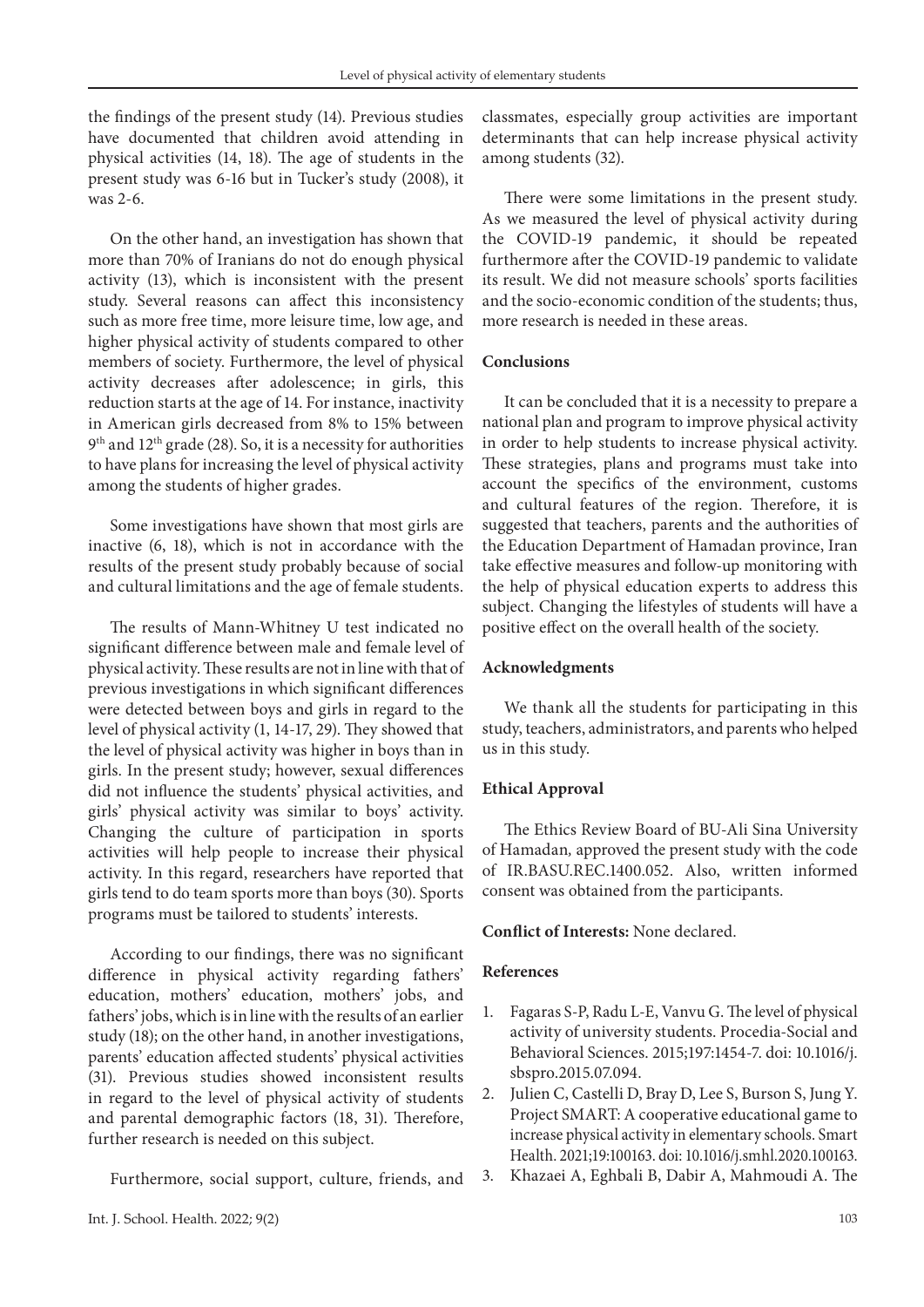Role of Psychosocial Factors in Predicting Physical Activity of Students. Sport Psychology Studies. 2020;8:190-204. doi: 10.22089/spsyj.2020.7653.1827.

- 4. Ramezani A, Gaeini AA, Hoseini M, Mohammadi J. Survey on Metabolic Cardiovascular Risk Factors Changes Following Eight Weeks of Endurance, Strength and Combined Training in Sedentary Obese Children 8-12 Years Old. Sport Physiology. 2018;9(36):89-108. doi: 10.22089/spj.2018.2683.1361.
- 5. Czenczek-Lewandowska E, Grzegorczyk J, Mazur A. Physical activity in children and adolescents with type 1 diabetes and contem-porary methods of its assessment. Pediatr Endocrinol Diabetes Metab. 2018;24(4):179-84. doi: 10.5114/pedm.2018.83364. PubMed PMID: 30963755.
- 6. Tamimi H, Noroozi A .Determinants of Physical Activity in High School Girl Students: Study Based on Health Promotion Model (HPM). J Health. 2016;6(5):527-37. Persian.
- 7. Mouna JK, Ndemba PBA, Dalle E, Ndongo JM, Guessogo WR, Lélé CEB, et al. The Relationship between the Physical Fitness and Academic Performance of Students in Douala, Cameroon: A Cross-Sectional Study. Int J School Health. 2020;7(4):31-8. doi: 10.30476/ intjsh.2020.87196.1094.
- 8. Poitras VJ, Gray CE, Borghese MM, Carson V, Chaput J-P, Janssen I, et al. Systematic review of the relationships between objectively measured physical activity and health indicators in school-aged children and youth. Appl Physiol Nutr Metab. 2016;41:S197-S239. doi: 10.1139/apnm-2015-0663. PubMed PMID: 27306431.
- 9. Keshtidar M, Shajie K, Roohi S, Fatemizadeh SF. Identifying the paradigm of experts on reduced tendency of students to physical activity at school (Using Q methodology). Applied Research in Sport Management. 2018;7(1):11-22. Persian.
- 10. Ghorbani S, Tayebi B, Deylami K, Rahmannia G, Shakki M. The Effect of Physical Education in Schools on the Motivation and Physical Activity Behavior of Adolescents: An Examination of the Trans-Contextual Model. Research on Educational Sport. 2020;8(21):179- 96. doi: 10.22089/res.2020.8805.1866. Persian.
- 11. Dousti MP, Vafaei Moghadam A, Fakhri F, Jafari M. Obstacles to sport development in Mazandaran province schools. Journal of Sport Management and Behavior Movement. 2019;14(28):167-82. doi: 10.22080/ jsmb.2018.8523.2159. Persian.
- 12. Baddou I, Hamdouchi AE, Harchaoui IE, Benjeddou K, Saeid N, Elmzibri M, et al. Objectively measured physical activity and sedentary time among children and adolescents in Morocco: a cross-sectional study. Biomed Res Int. 2018;2018:8949757. doi: 10.1155/2018/8949757. PubMed PMID: 30356414; PubMed Central PMCID:

PMC6178184.

- 13. Solhi M, Zinatmotlagh F, Karimzade Shirazi k, Taghdisi MH, Jalilian F. Designing and implementing educational program to promote physical activity among students: An application of the theory of planned behavior. Horizon Med Sci. 2012;18(1):45-52. Persian.
- 14. Tucker P. The physical activity levels of preschoolaged children: A systematic review. Early Childhood Research Quarterly. 2008;23(4):547-58. doi: 10.1016/j. ecresq.2008.08.005.
- 15. Fenech A, Chockalingam N, Formosa C, Gatt A. Evaluation of the levels of physical activity amongst Primary School children in Malta. Malta Medical Journal. 2020;32(1):5-17.
- 16. Zaree M, Hamedinia M, Haghighi A, Yarahmadi H. Relationship Physical Activity level and sedentary behaviors with diet patterns among 12-14 year-old students boys in Sabzevar. 2013;19(4):371-381. Persian.
- 17. Hosseini SH, Rajabzadeh R, ShoraKa HR, Alavinia SM, Sodmand M, Jalilvand MR. Physical activity, dietary habits of high school students in the North Khorasan province. JNKUMS. 2014;6(3):553-62.
- 18. BashiriMoosavi F, Farmanbar R, Taghdisi M, AtrkarRoshan Z. Level of physical activity among girl high school students in Tarom county and relevant factors. Iran J Health Educ Health Promot. 2015;3(2):133-140. Persian.
- 19. Aligol M, Kazemi SS, Salim Abadi Y, Nasirzadeh M, Tayyebi Z. A survey on physical activity determinants as osteoporosis preventive behavior among pre-university female students of Rafsanjan in 2017: A descriptive study. JRUMS. 2019;10;18(5):455-468. Persian.
- 20. Soleiman Ahari Z, Asadpour M, Mazar L, Nasirzadeh M. Evaluation of Physical Activity and its Effective Factors in Junior High School Female Students in Rafsanjan City: Application of Social-cognitive Theory, 2017-18. Qom Univ Med Sci J. 2021;15(3):188-197. doi: 10.52547/qums.15.3.188. Persian.
- 21. Ghasemi Rooshnavand J, Bahrololoum H, Andam R, Bagheri H. Identifying the Ways of development of trans-sectional cooperation in Student Sports. Research on Educational Sport. 2021;8(21):17-34. Persian.
- 22. Bidzan-Bluma I, Lipowska M. Physical activity and cognitive functioning of children: a systematic review. Int J Environ Res Public Health. 2018;15(4):800. doi: 10.3390/ijerph15040800. PubMed PMID: 29671803; PubMed Central PMCID: PMC5923842.
- 23. Valadi S, Hamidi M. Studying the level of physical literacy of students aged 8 to 12 years. Research on Educational Sport. 2020;8(20):205-26. doi: 10.22089/ res.2018.5090.1388. Persian.
- 24. Korczak DJ, Madigan S, Colasanto M. Children's physical activity and depression: a meta-analysis.